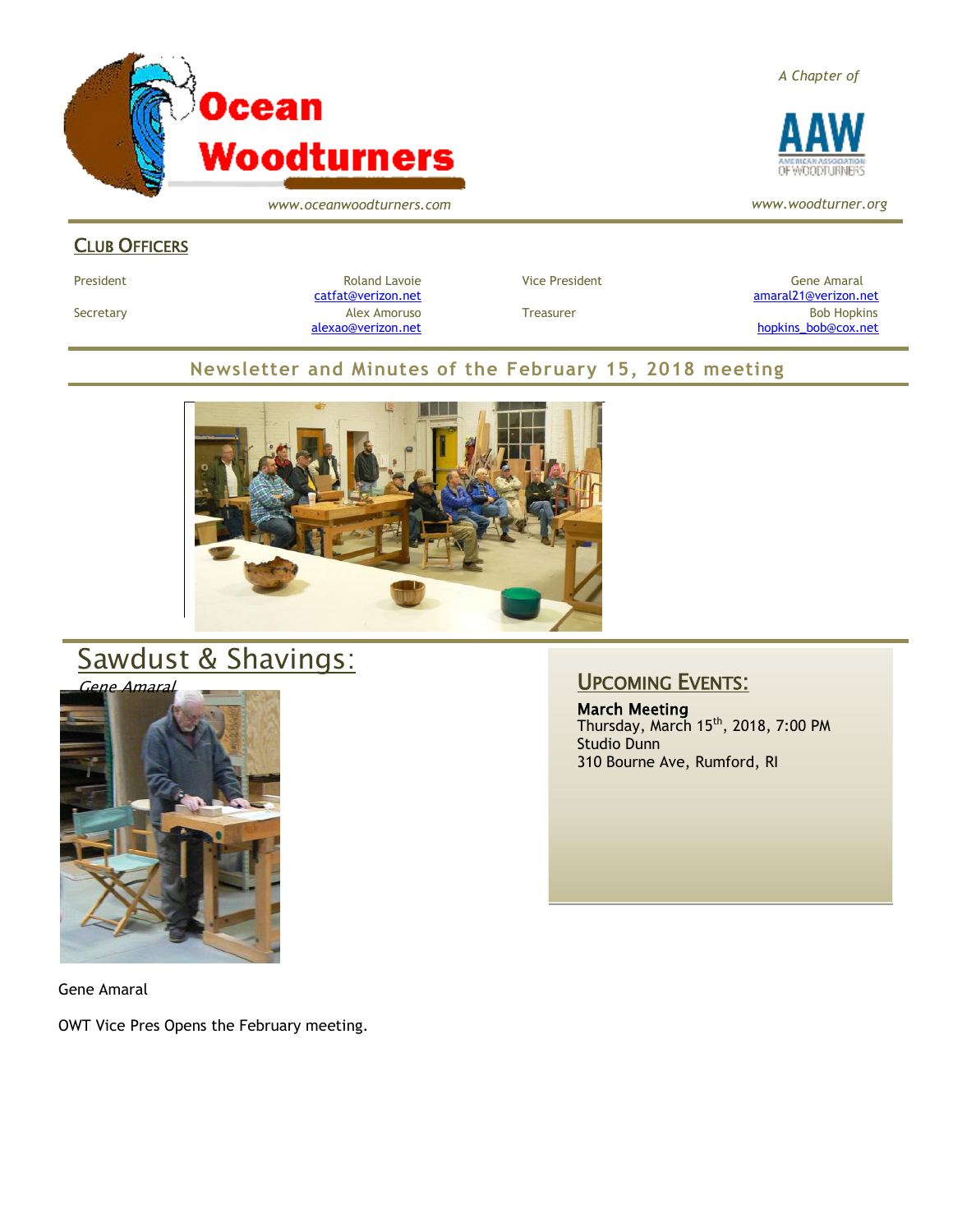### Ocean Woodturners – February 15, 2018

## Secretary's Notes

Alex Amoruso

The meeting was attended by 20 members. We had an excellent show and tell. We also voted to allow the club to have a woodturning training program at the South County Guild. This program will begin in the Fall and we will supply 2 wood lathes for the program. Alex Amoruso will organize the beginner program and additional club members help with the group training.

## Treasurer's Report

#### Bob Hopkins

We have a balance of \$2111.20, of which \$429.49 is set aside for the camera fund. You can pay your dues directly from the website at <http://www.oceanwoodturners.com/dues.cfm>

Dues: Club dues are \$25 annually. For members who wish to have a printed Newsletter mailed to them monthly, there is an annual charge of \$5 to cover postage, payable with club dues. All payments should be mailed to: Bob Hopkins

48 Tilbury Drive, Bristol, RI 02809

## Meeting Minutes

#### Roland opened the meeting with 20 members

Treasurer's Report – Bob's report was read. We have \$2111.20 in the club account and \$429.49 in the camera fund. Gene A. moved to accept and Alex A. seconded, accepted unanimously

Committee Reports. All committees are looking for help from the membership. Please contact the committee chairs for more info.

| <b>Program Committee:</b>     | No report |
|-------------------------------|-----------|
| <b>Outreach Committee:</b>    | No report |
| <b>Fundraising Committee:</b> | No report |

#### Turn and Learn –

We discussed a woodturning training program at the South County Guild. This program would begin in the Fall and we will supply 2 wood lathes for the program. Alex Amoruso will organize and be the instructor in charge of the beginner program and additional club members help with the group training. The program question was seconded by Garet Holcomb and vote was unanimous to allow the training.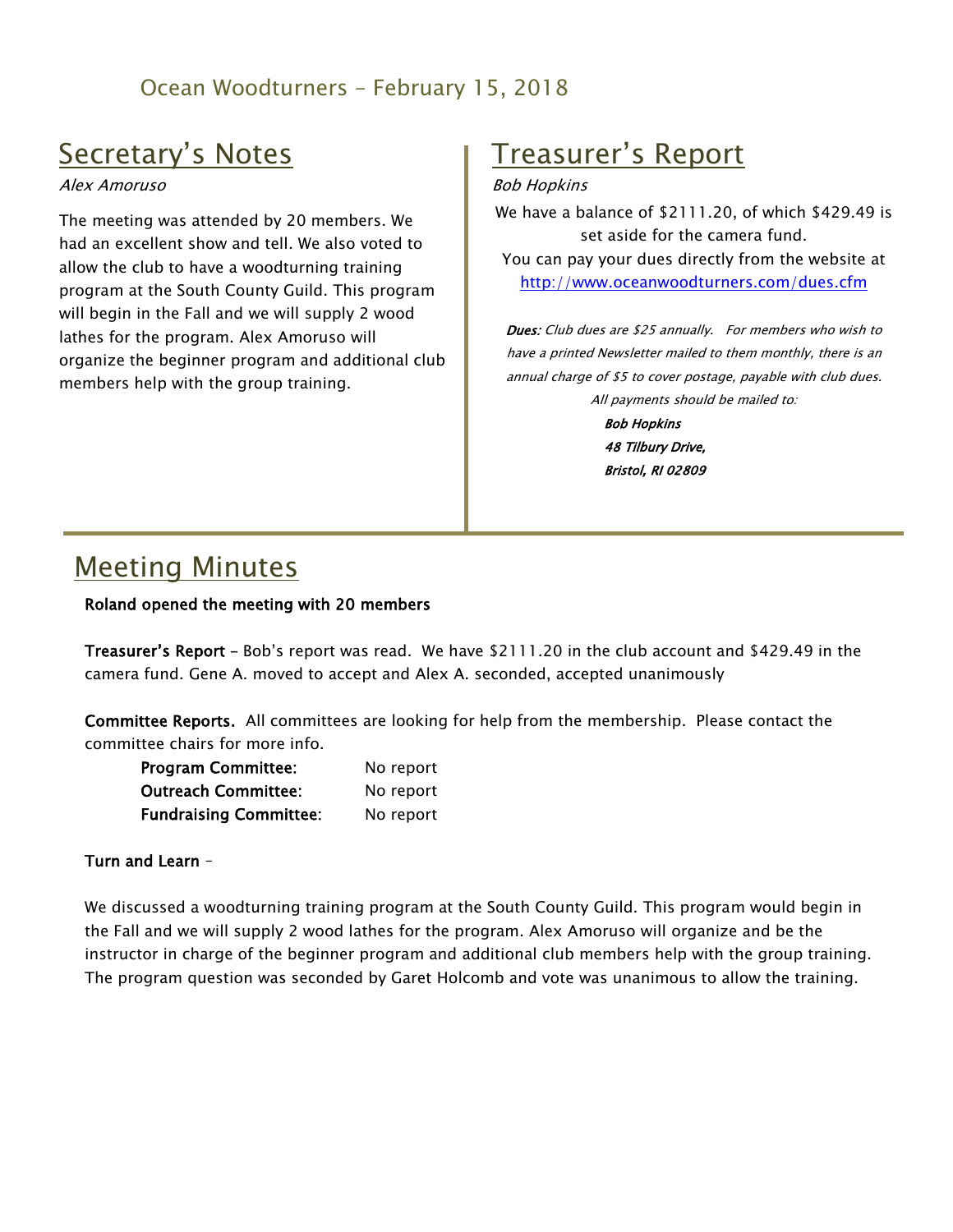## Ocean Woodturners – February 15, 2018



Alex Amoruso covered bowl  $\left\langle \cdot \right\rangle$ Mike Pierciny ->





Charlie Hockenson  $\leftarrow$ 

Kellie Von Sharp  $\rightarrow$ 





Meeting Demo